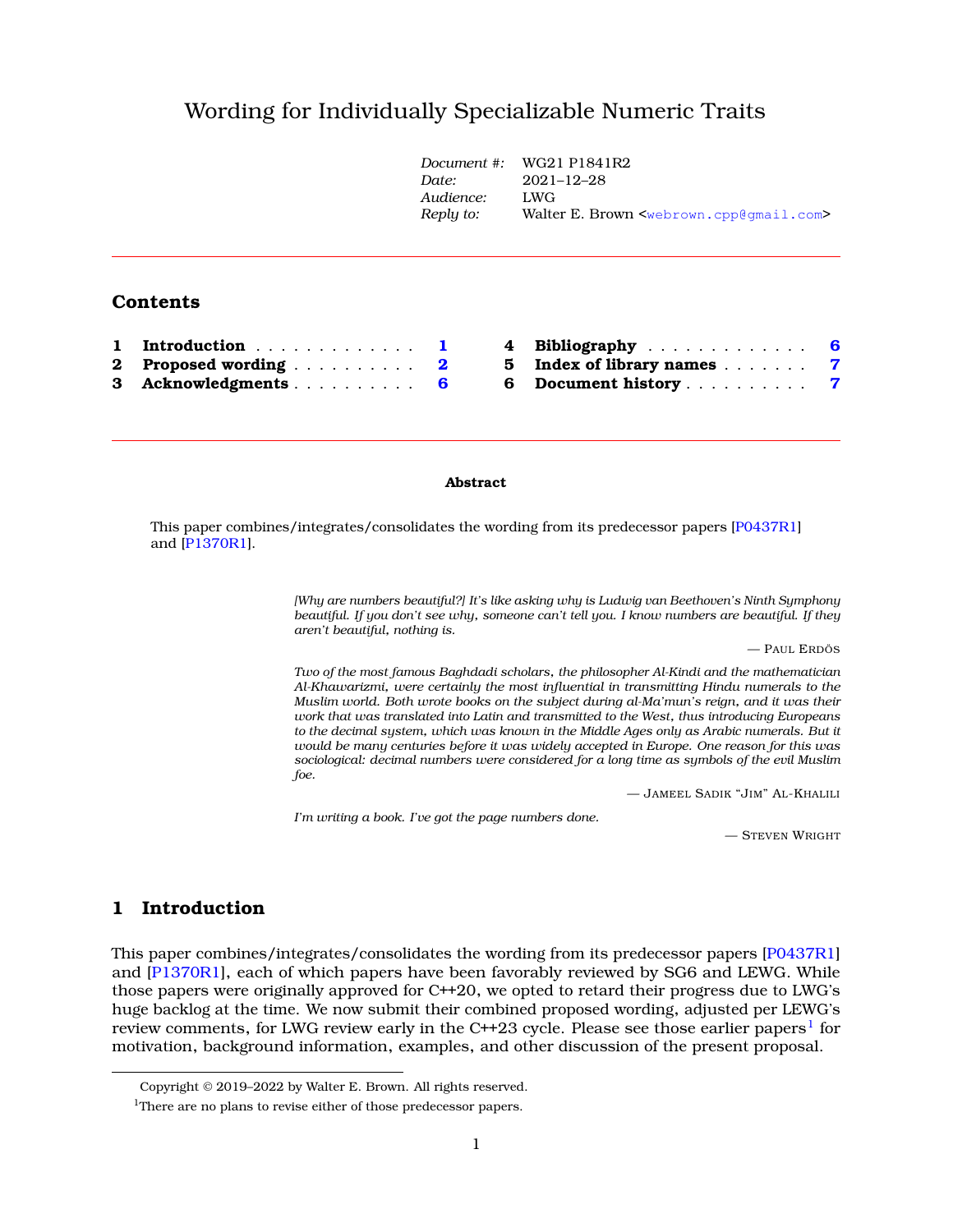# <span id="page-1-0"></span>**2 Proposed wording**[2](#page-1-1)**,**[3](#page-1-2)

**2.1** After adjusting **yyyymm** (below) so as to denote this proposal's month of adoption, insert the following line among the similar directives following [version.syn]/2:

**#define \_ \_cpp\_lib\_numeric\_traits yyyymmL // also in <numbers>**

**2.2** Edit [numerics.general] as shown.

2 The following subclauses describe components for complex number types, random number generation, numeric (*n*-at-a-time) arrays, generalized numeric algorithms, traits for numeric types, and mathematical constants and functions for floating-point types, as summarized in Table [tab:numerics.summary].

**2.3** Edit [support.limits.general] as shown.

1 The headers **<limits>** (17.3.3), **<climits>** (17.3.6), and **<cfloat>** (17.3.7) supply implementation-dependent characteristics of implementation-dependent arithmetic types (6.8.1). In addition, the header **<numbers>** ([num.traits]) supplies components, collectively known as *numeric traits*, that not only provide implementation-dependent distinguished values and characteristics for arithmetic types, but that are (via specialization) individually extensible to provide analogous values and characteristics for program-defined numeric types.

**2.4** Edit [basic.fundamental], splitting the existing paragraph 12 where shown, updating the new paragraph 13's text as shown, and then incrementing the subsequent paragraph numbers in the subclause. [*Note*: The intent of these changes has been previously discussed with the C++17 Project Editor, who approved and contributed much of the following new wording. *— end note*]

12 The three distinct types **float**, **double**, and **long double** . . . . [*Note*: This document imposes no requirements on the accuracy of floating-point operations; see also 17.3. *— end note*]

13 Integral and floating-point types are collectively termed *arithmetic* types. Specializations of the standard library template **std::numeric\_limits** (17.3) shall specify the maximum and minimum values of each arithmetic type for an implementation. [*Note*: Properties of the arithmetic types, such as their respective minimum and maximum representable value, can be queried using the facilities in the standard library headers **<limits>** ([limits.syn]), **<climits>** ([climits.syn]), **<cfloat>** ([cfloat.syn]), and **<numbers>** ([num.traits.syn]). *— end note*]

1314 A type *cv* **void** is . . . .

1415 A value of type **std::nullptr\_t** is . . . .

1516 The types described in this subclause are calledtermed *fundamental types*. [*Note*: Even if the implementation defines two or more fundamental types to have the same value representation, they are nevertheless different types. *— end note*]

<span id="page-1-1"></span> ${}^{2}$ Proposed additions (entirely new subclauses are colored but not underlined) and deletions are based on [\[N4901\]](#page-5-4). Editorial instructions and drafting notes look like this .

<span id="page-1-2"></span> $3$ The  $\mathbb{E}$ F<sub>F</sub>X source of this wording is available to the Project Editor upon request.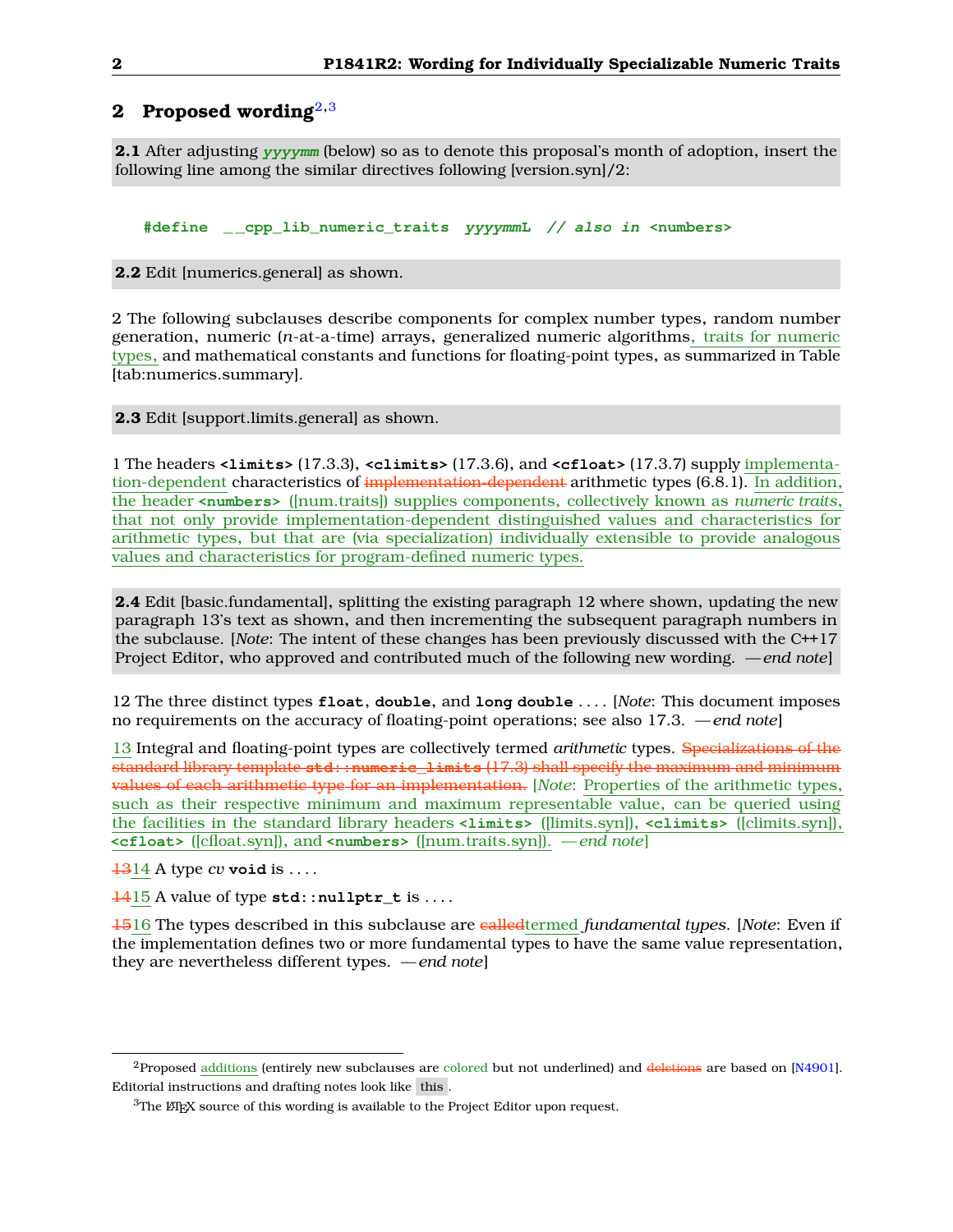<span id="page-2-0"></span>**2.5** Add the following new text to clause [support.limits], positioned at the discretion of the Project Editor. (Much of the wording specifying the individual traits is taken or adapted from the corresponding **numeric\_limits** wording.) The Project Editor is authorized to delete the leading **// freestanding** comment from the synopsis in [num.traits.syn], below, should it be deemed necessary to do so for consistency with the remainder of the Working Draft.

### **17.3.x Numeric traits [num.traits]**

### **17.3.x.1 General [num.traits.general]**

1 Each numeric trait specified in this subclause [num.traits] is declared as a class template of the following form:

## **template <class T> struct TRAIT { };**

2 Not all numeric traits are applicable to all numeric types. Each specialization of a numeric trait is either enabled or disabled, as described below.

3 An *enabled* specialization of a numeric trait is a trivial class type with no members other than trivial special member functions and a publicly accessible static data member named **value** that is usable in constant expressions. The type of the **value** member is described in the relevant subclause below.

4 A *disabled* specialization of a numeric trait has no members other than trivial special member functions. [*Note*: Every specialization that uses the primary template of a numeric trait is disabled. *— end note*]

5 For each numeric trait **TRAIT<cv T>**, the library provides partial specializations such that **TRAIT<cv T>** is enabled if and only if **TRAIT<T>** is enabled. When enabled, **TRAIT<cv T>::value** is equal to **TRAIT<T>::value**.

6 For each numeric trait, the library provides an enabled explicit specialization, if and as applicable, for each arithmetic type ([basic.fundamental]). In addition, a program may explicitly specialize a numeric trait for any cv-unqualified program-defined type ([numeric.requirements]) to which the numeric trait is applicable.

## **17.3.x.2 Header <numbers> synopsis [num.traits.syn]**

```
// freestanding
namespace std::numbers {
 // [num.traits.val], numeric distinguished value traits
 template <class T> struct denorm_min { };
 template <class T> struct epsilon { };
 template <class T> struct finite_max { };
 template <class T> struct finite_min { };
 template <class T> struct infinity { };
 template <class T> struct norm_min { };
 template <class T> struct quiet_NaN { };
 template <class T> struct reciprocal_overflow_threshold { };
 template <class T> struct round_error { };
 template <class T> struct signaling_NaN { };
 template <class T>
   inline constexpr auto denorm_min_v = denorm_min<T>::value;
 template <class T>
   inline constexpr auto epsilon_v = epsilon<T>::value;
 template <class T>
```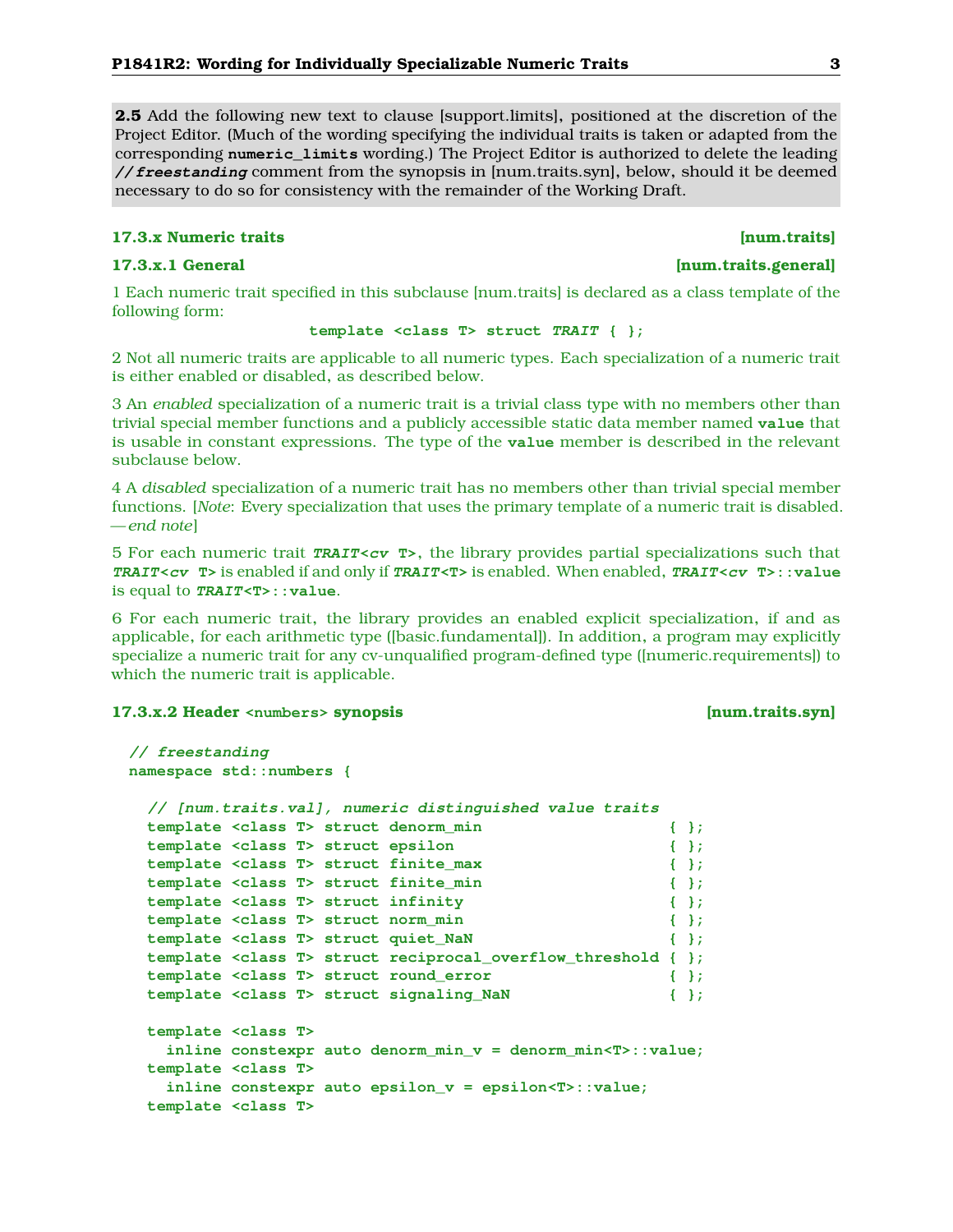```
inline constexpr auto finite_max_v = finite_max<T>::value;
 template <class T>
   inline constexpr auto finite_min_v = finite_min<T>::value;
 template <class T>
   inline constexpr auto infinity_v = infinity<T>::value;
 template <class T>
   inline constexpr auto norm_min_v = norm_min<T>::value;
 template <class T>
   inline constexpr auto quiet_NaN_v = quiet_NaN<T>::value;
 template <class T>
   inline constexpr auto reciprocal_overflow_threshold_v
      = reciprocal_overflow_threshold<T>::value;
  template <class T>
   inline constexpr auto round_error_v = round_error<T>::value;
 template <class T>
   inline constexpr auto signaling_NaN_v = signaling_NaN<T>::value;
  // [num.traits.char], numeric characteristics traits
 template <class T> struct digits { };
  template <class T> struct digits10 { };
 template <class T> struct max_digits10 { };
 template <class T> struct max_exponent { };
 template <class T> struct max_exponent10 { };
  template <class T> struct min_exponent { };
 template <class T> struct min_exponent10 { };
  template <class T> struct radix { };
 template <class T>
   inline constexpr auto digits_v = digits<T>::value;
  template <class T>
   inline constexpr auto digits10_v = digits10<T>::value;
 template <class T>
   inline constexpr auto max_digits10_v = max_digits10<T>::value;
 template <class T>
   inline constexpr auto max_exponent_v = max_exponent<T>::value;
 template <class T>
   inline constexpr auto max_exponent10_v = max_exponent10<T>::value;
 template <class T>
   inline constexpr auto min_exponent_v = min_exponent<T>::value;
 template <class T>
   inline constexpr auto min_exponent10_v = min_exponent10<T>::value;
 template <class T>
   inline constexpr auto radix_v = radix<T>::value;
}
```
### **17.3.x.4 Numeric distinguished value traits [num.traits.val]**

1 For the traits specified in this subclause, the **value** member of an enabled specialization has type **T**.

```
template <class T> struct denorm_min<T> { see below };
```
2 *Value:* **T**'s minimum positive denormalized value, if any; otherwise, the same value as **norm\_ min\_v<T>**, if any.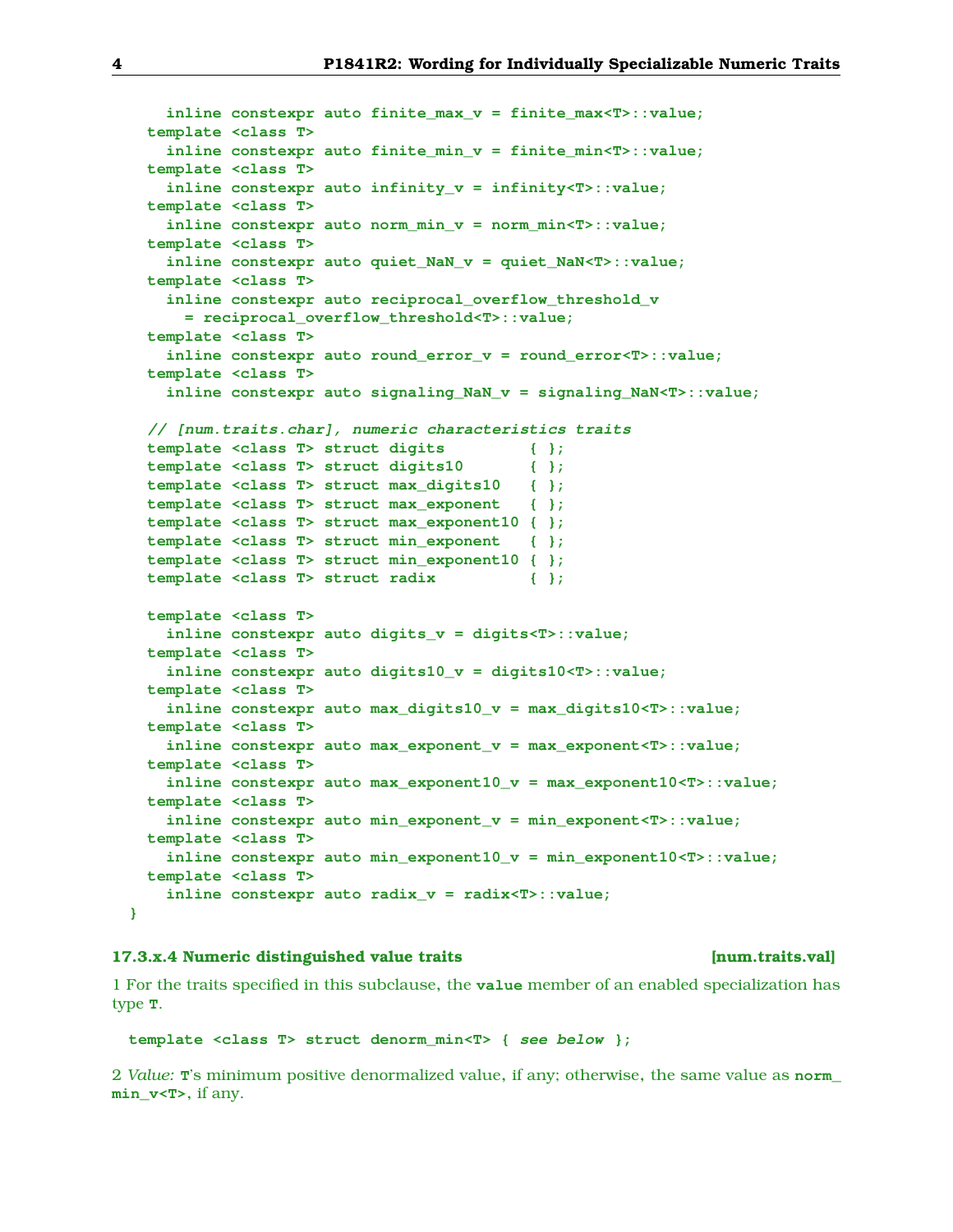<span id="page-4-0"></span>**template <class T> struct epsilon<T> { see below };**

3 *Value:* e−**T(1)**, where e denotes **T**'s least value greater than 1, if any.

**template <class T> struct finite\_max<T> { see below };**

4 *Value:* A finite value x, if any, such that **T** has no other finite value y such that  $y > x$ .

**template <class T> struct finite\_min<T> { see below };**

5 *Value:* A finite value x, if any, such that **T** has no other finite value y such that  $y < x$ .

**template <class T> struct infinity<T> { see below };**

6 *Value:* **T**'s positive infinity, if any.

**template <class T> struct norm\_min<T> { see below };**

7 *Value:* **T**'s minimum positive normalized value, if **T** supports subnormal numbers; otherwise, **T**'s minimum positive value.

**template <class T> struct quiet\_NaN<T> { see below };**

8 *Value:* a quiet "Not a Number" value of **T**, if any.

```
template <class T> struct reciprocal_overflow_threshold<T> { see below };
```
9 *Value:* The smallest positive value x of type **T** such that **T(1)**/x does not overflow.

**template <class T> struct round\_error<T> { see below };**

10 *Value:* **T**'s maximum rounding error, if any.

```
template <class T> struct signaling_NaN<T> { see below };
```
11 *Value:* a signaling "Not a Number" value of type **T**, if any.

### **17.3.x.5 Numeric characteristics traits [num.traits.char]**

1 For the traits specified in this subclause, the **value** member of an enabled specialization has type **int**.

**template <class T> struct digits<T> { see below };**

2 *Value:* The number of **radix\_v<T>** digits that can be represented without change. If **is\_ integer\_v<T>** is **true**, this is the number of non-sign bits in the representation; If **is\_floating\_ point\_v<T>** is **true**, this is the number of **radix\_v<T>** digits in the mantissa.

**template <class T> struct digits10<T> { see below };**

3 *Value:* The number of base 10 digits that can be represented without change.

**template <class T> struct max\_digits10<T> { see below };**

4 *Value:* The number of base 10 digits required to ensure that type **T** values which differ are always differentiated.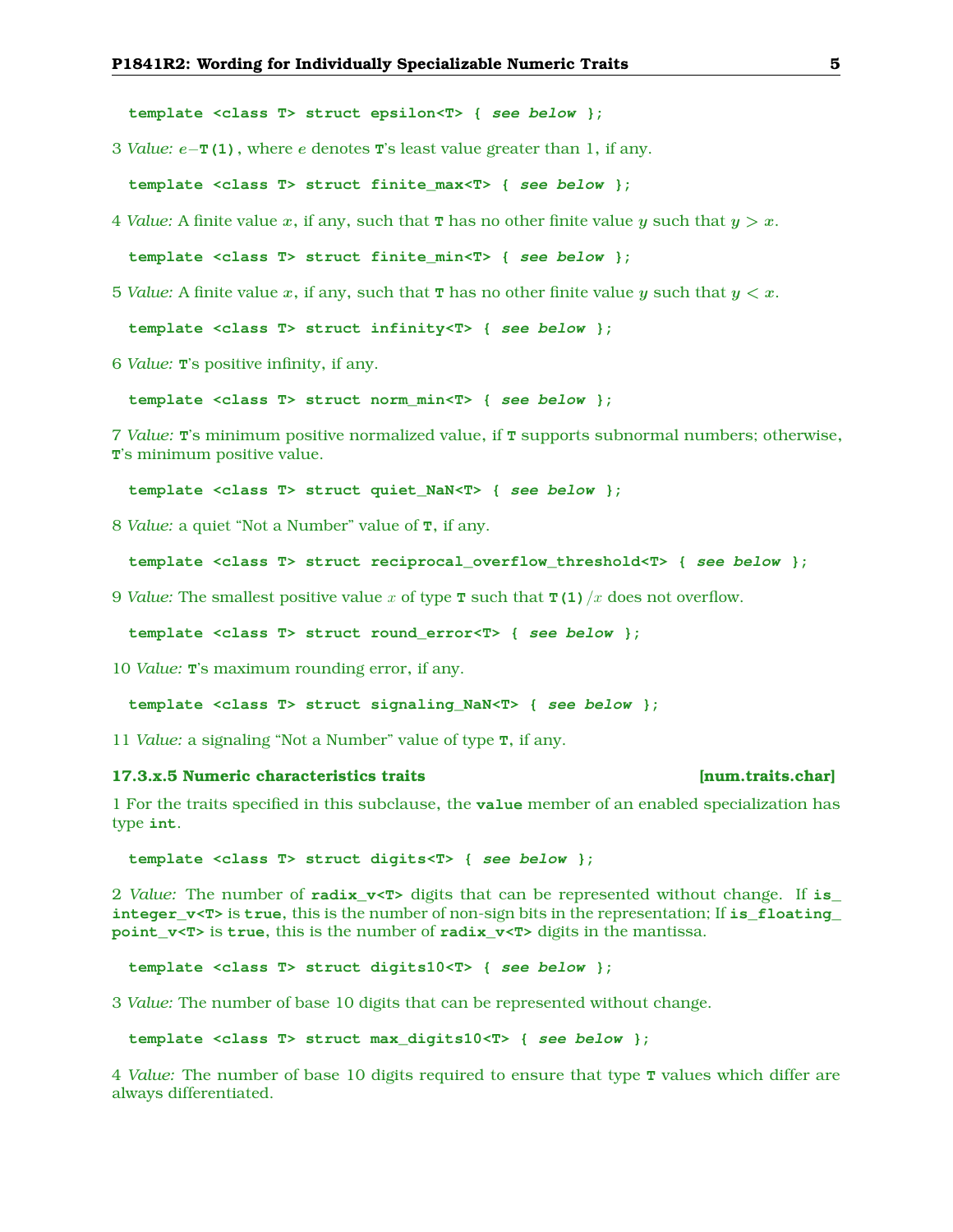<span id="page-5-5"></span>**template <class T> struct max\_exponent<T> { see below };**

5 *Value:* With  $r = \text{radix_v}$  v<T>, the largest positive integer  $i$  such that  $r^{i-1}$  is a representable finite value of type **T**.

**template <class T> struct max\_exponent10<T> { see below };**

 $6$  *Value:* The largest positive integer  $i$  such that  $10^i$  is in the range of representable finite type  $\texttt{T}$ values.

**template <class T> struct min\_exponent<T> { see below };**

7 *Value:* With  $r = \text{radix_v}$   $\text{×T>}$ , the minimum negative integer *i* such that  $r^{i-1}$  is a representable, normalized (if applicable), finite value of type **T**.

**template <class T> struct min\_exponent10<T> { see below };**

 $8$  *Value:* The minimum negative integer  $i$  such that  $10^i$  is in the range of representable, normalized (if applicable), finite type **T** values.

**template <class T> struct radix<T> { see below };**

9 *Value:* The base of the representation. If **is\_floating\_point\_v<T>** is **true**, this shall refer to the base or radix (often 2) of the exponent representation.

# <span id="page-5-0"></span>**3 Acknowledgments**

Many thanks to the readers of early drafts of this paper for their careful proofreading. Special thanks to Mark Hoemmen and Damien Lebrun-Grandie, authors of [\[P1370R1\]](#page-5-3), for their support of this proposal and their contributions to it.

# <span id="page-5-1"></span>**4 Bibliography**

- <span id="page-5-6"></span>[N4820] Richard Smith: "Working Draft, Standard for Programming Language C++." ISO/IEC JTC1/ SC22/WG21 document N4820 (pre-Cologne mailing), 2019–06–17. [https://wg21.link/n4820.](https://wg21.link/n4820)
- <span id="page-5-7"></span>[N4861] Richard Smith: "Working Draft, Standard for Programming Language C++." ISO/IEC JTC1/ SC22/WG21 document N4861 (2020–04 mailing), 2020–04–01. [https://wg21.link/n4861.](https://wg21.link/n4861)
- <span id="page-5-4"></span>[N4901] Thomas Köppe: "Working Draft, Standard for Programming Language C++." ISO/IEC JTC1/ SC22/WG21 document N4901 (2021–10 mailing), 2020–04–01. [https://wg21.link/n4901.](https://wg21.link/n4901)
- <span id="page-5-2"></span>[P0437R1] Walter E. Brown: "Numeric Traits for the Standard Library." ISO/IEC JTC1/SC22/WG21 document P0437R1 (pre-San Diego mailing), 2018–11–07. [https://wg21.link/p0437r1.](https://wg21.link/p0437r1)
- <span id="page-5-3"></span>[P1370R1] Mark Hoemmen and Damien Lebrun-Grandie: "Generic numerical algorithm development with(out) **numeric\_limits**." ISO/IEC JTC1/SC22/WG21 document P1370R1 (post-San Diego mailing), 2019–03–10. [https://wg21.link/p1370r1.](https://wg21.link/p1370r1)
- <span id="page-5-8"></span>[P2485R0] Jonathan Wakely: "Do not add **value\_exists** and **value\_or** to C++23." ISO/IEC JTC1/SC22/ WG21 document P2485R0 (2021-11 mailing), 2021–11–01. [https://wg21.link/p2485R0.](https://wg21.link/p2485R0)